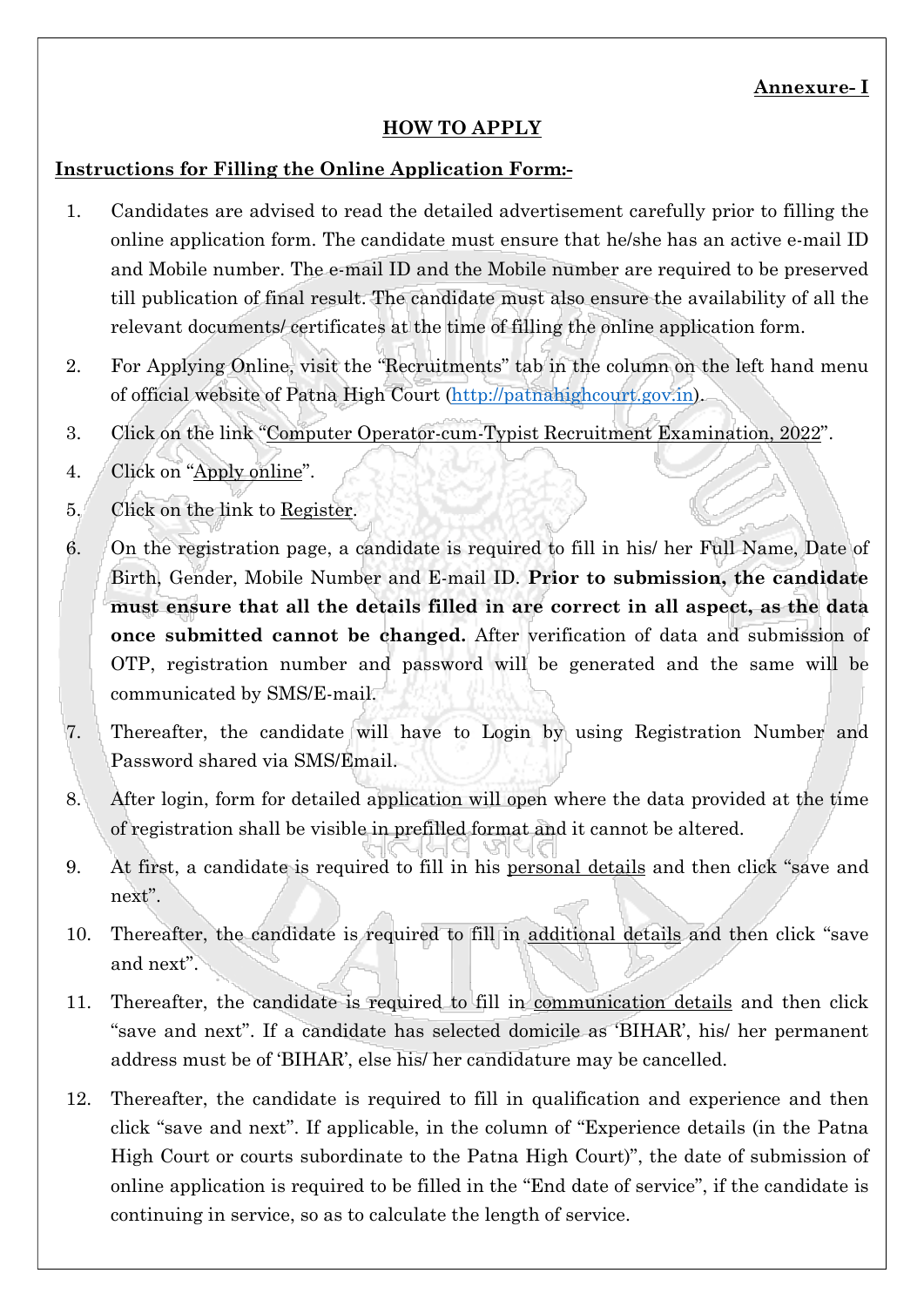- 13. Thereafter, the candidate is required to fill in the test city and then click "save and next".
- 14. Thereafter, the candidate is required to upload the following documents :
	- a) Scanned copy of recent passport size colour photograph
	- b) Scanned signature
	- c) Matriculation (10th) Certificate
	- d) Matriculation (10th) Marksheet
	- e) Intermediate (12th) Certificate
	- f) Intermediate (12th) Marksheet
	- g) Graduation (Degree) Certificate
	- h) Graduation (Degree) Marksheet
	- i) Domicile Certificate, if applicable
	- j) Caste/ Category Certificate, if applicable
	- k) Diploma/Certificate of at least six month's course in Computer Application from recognised Institution
	- l) Certificate of English Typing and Hindi Typing from recognised Institution
	- m) Other relevant documents, if any
- 15. Instructions to upload photograph and Signature:
	- a) Size of the image should be minimum of 50 KB and maximum 80 KB.
	- b) Image should be in JPG or JPEG format.
- 16. Instructions to upload required Documents/Certificates:
	- a) Size of the document should be minimum of 100 KB and maximum 300KB.
	- b) Document should be only in JPG, JPEG or PDF format.
- 17. Uploaded photograph and signature (in running hand) must be clearly identifiable / visible, otherwise application of the candidate is liable to be rejected by the High Court and no representation from the candidate will be entertained by the High Court in this regard. The candidate should scan his photograph and specimen signature in JPG/JPEG format.
- 18. The photograph of the candidate must contain his full face, both ears, neck in frontal view with a neutral, non-smiling expression and with open eyes directed at the camera. Make sure that the picture is in colour, taken against a light-coloured, preferably white, background. If the picture is taken on a sunny day, the Sun should be behind the candidate, or the candidate should place himself in the shade, so that the candidate is not squinting and there are no harsh shadows. If flash is used, it must be ensured that there is no "red-eye". Caps, hats, sunglasses and dark glasses are not acceptable. Religious headwear is allowed but it must not cover the face. If candidates wear power glasses, it must be ensured that there are no reflections and the eyes can be clearly seen.